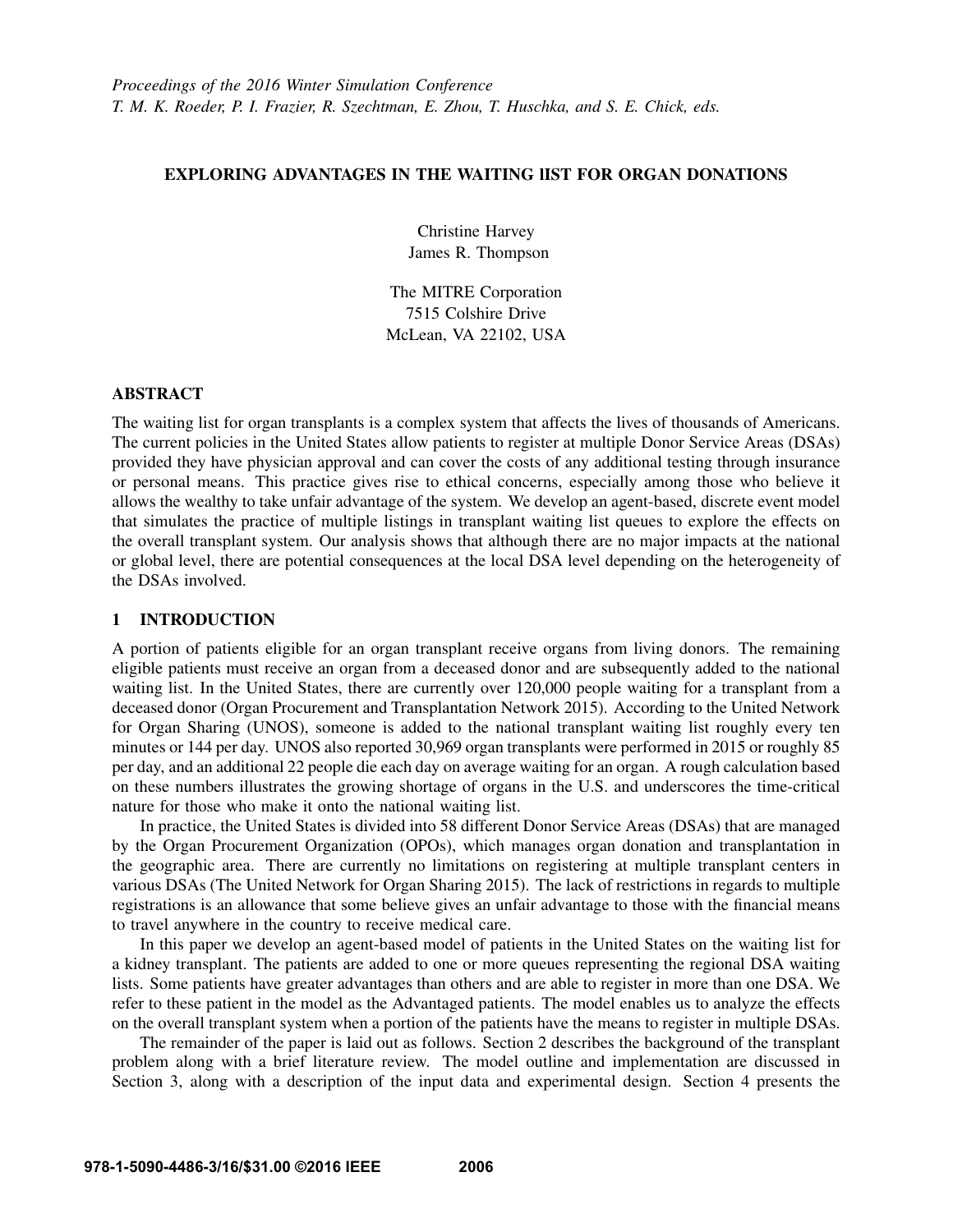subsequent results of our experiments. We close in Section 5 with a brief discussion and avenues for extending this research.

#### 2 BACKGROUND

Various conditions and diseases may cause a person's organs to shut down. Modern medicine allows functioning organs to be transplanted from one person to another. Certain patients can be treated by receiving a new organ, these patients are referred by a physician to be placed on the national transplant waiting list, managed by UNOS (Organ Procurement and Transplantation Network 2015). The UNOS waiting list governs the allocation of heart, lungs, liver, kidney, pancreas, and intestines across the United States.

Patients eligible for a transplant must wait until an appropriate match is found. Many factors are considered in the matching process including blood type, height, weight, the number of HLA antigens in common between the donor and the recipient based on tissue typing, the size of the organ, and geographic location. When an organ becomes available, priority is given to patients based on the quality of the match, the health of the potential recipient, and the amount of time a patient has been waiting. Once the medical attributes are considered the system generally functions as a first-in-first-out queue of matched patients. In most cases — outside of the most severe circumstances — organs are allocated first within the DSA, then throughout the region, and finally across the rest of the country (Friedewald et al. 2013). The waiting list process is shown in Figure 1.



Figure 1: Organ transplant process from the initial referral to receipt of transplant or alternative treatment.

Research has been completed on the organ allocation and transplant system in the United States and various other countries. A 2013 Winter Simulation Conference paper discusses the development of a model of the kidney transplant system, KSIM. This paper described a discrete event simulation at the DSA level to simulate organ allocation policies (Davis and Friedewald 2013). This work did not provide extensive experimentation and focused largely on geographic and demographic information. Additional work in modeling the transplant system has focused on queuing models and waiting time inconsistencies. The focus of this work was the differences in waiting times across different blood types (Stanford, Lee, Chandok, and McAlister 2014). The core research body in this area focuses on allocation policies of organs and not the effects of allowing multiple registrations for candidates (Zenios, Chertow, and Wein 2000, Su and Zenios 2004, Boxma, David, Perry, and Stadje 2011).

There are 58 DSAs and 11 regions in the U.S. As a result of the prioritizing process, registering in a second or even third DSA could prove to be an advantage for a person originally listed in an area with a higher median waiting time (Health Resources & Services Administration 2015). The shortest median waiting time for a kidney transplant across DSAs in 2009 was 6 months compared to the longest median waiting time of 5.22 years (Davis et al. 2014). According to research published in the Journal of Transplantation,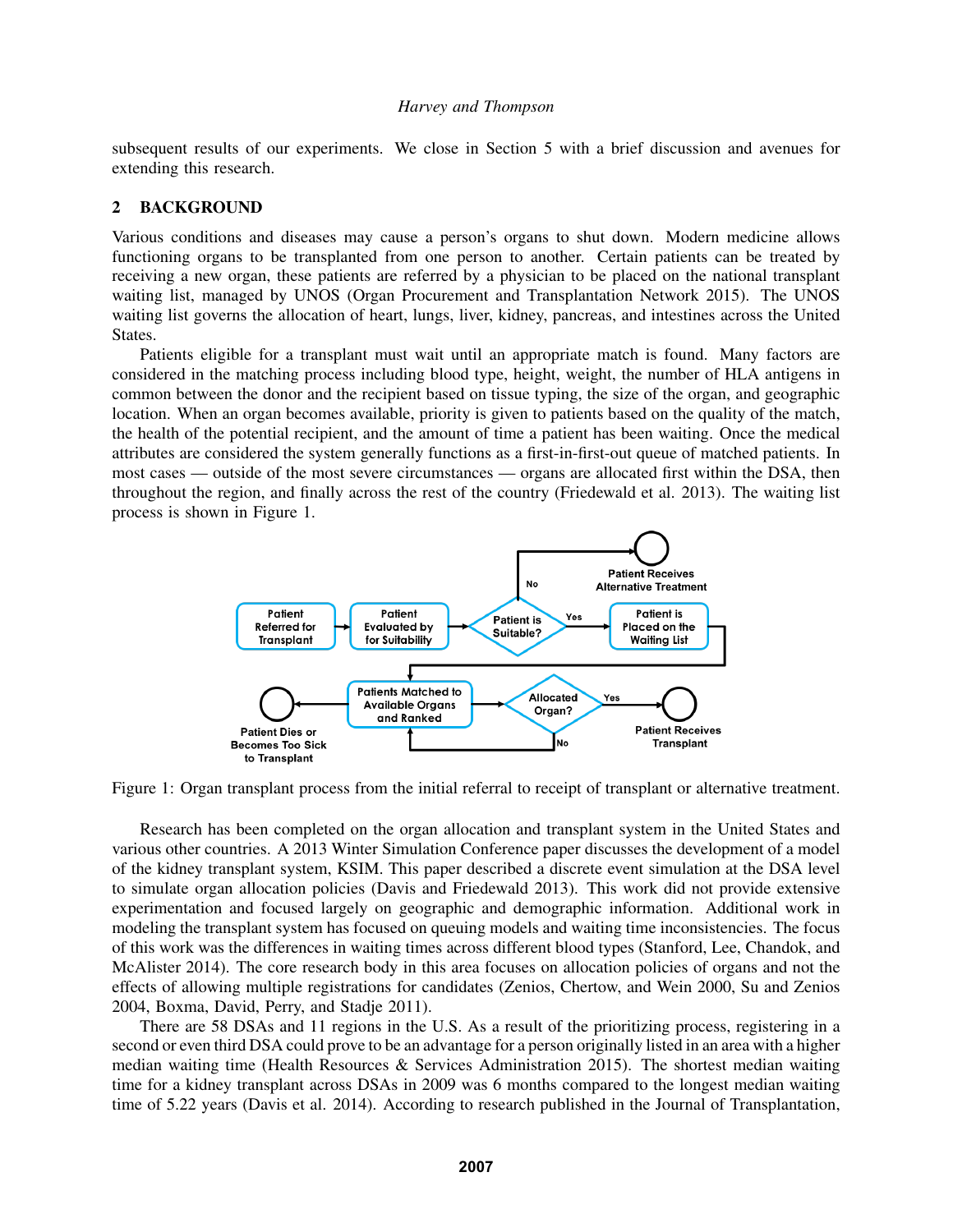the difference in wait times is correlated with heterogeneity in the number of patients suffering from end-stage renal disease, the number of patients listed for transplant, and the organ procurement rates in a given region (Davis et al. 2014).

Due to the wide range in waiting times, patients can choose to register at more than one DSA. However, the lack of restrictions in regards to multiple registrations lead some to believe that an unfair advantage exists for those with the financial means to travel great distances to receive medical care. One of the most well-known examples of multiple registrations is when former Apple CEO, Steve Jobs, received a liver transplant at a hospital in Tennessee despite being a California resident (Cox 2009). This caused public outrage and many considered this a "loophole" existing for the rich to use when faced with the realization that donor organs are in short supply (Cox 2009). More recent studies have shown that patients with the ability to register in multiple DSAs may be more likely to receive a transplant (American Heart Association 2015). In the next section we outline the agent-based model we constructed to investigate the effect that multiple registrations being available to an advantaged few has on the overall transplant waiting list process.

#### 3 THE MODEL

In this section we describe an agent-based model of the organ transplant waiting list with multiple DSAs. The model consists of patients (i.e., agents) that are in need of a kidney transplant and localized waiting lists that represent the DSAs. Our objective is to explore the outcomes when certain patients have advantages in access to healthcare that others do not. Patients with additional resources are able to register in multiple regions beyond their primary region for an organ transplant. Our experimental design investigates the impact that allowing multiple listings has on the transplant system to gain a better understanding of the implications of this practice. The model was programmed in Python version 2.7 using the Mesa package for agent-based modeling (Project Mesa Team 2015) and implemented in Jupyter (Project Jupyter 2015) to enable rapid prototyping, web browser compatibility, and accessible documentation.

## 3.1 The Patients

The agents in our model are patients who have been deemed eligible for a kidney transplant. Each patient is therefore in one of four conditions; either Waiting, Selected, Transplanted, or Deceased. Waiting patients are on at least one of the regional transplant waiting lists and have not yet been chosen for a transplant. Selected patients were at the front of at least one of the regional waiting lists in the last time step and have just been chosen for a transplant. Transplanted patients have successfully completed the organ transplant process. Deceased patients were in the Waiting state longer than their lifespan and thus died before being Selected and Transplanted.

Upon instantiation, each patient is assigned a primary region and they are added to that region's waiting list. Each patient is also randomly designated as either "Advantaged" or not according to the user-specified distribution of advantaged patients. Patients that are Advantaged are then added to additional waiting lists beyond their primary region. The number of additional waiting lists is selected from a  $U(1, \frac{N_{\text{region}}}{2})$  $\frac{2}{2}$ ) distribution, where *N*<sub>region</sub> is the number of DSAs in the model not including the patient's primary region. The uniform distribution is a simplified approach to a complex problem where data on the exact number and frequency of multiple registrations on two or more lists is not known. The upper limit of half the regions as a selection criteria was implemented to show some realistic time constraints on the agents as it is time consuming to travel and apply for multiple waiting lists, although not impossible.

Finally, each patient is assigned a lifespan parameter  $T_{\text{life}}$  at instantiation. The  $T_{\text{life}}$  parameter represents the maximum amount of time the patient can be in the Waiting state before moving to the Deceased state. That is, if  $T_{wait} > T_{life}$  the patient exits the Waiting state and enters the Deceased state. For our base case run of the model, T<sub>life</sub> of each patient is selected from a Normal(98,5<sup>2</sup>) distribution, which corresponds to an average lifespan of 98 months. Figure 2 illustrates how this process is implemented in the model.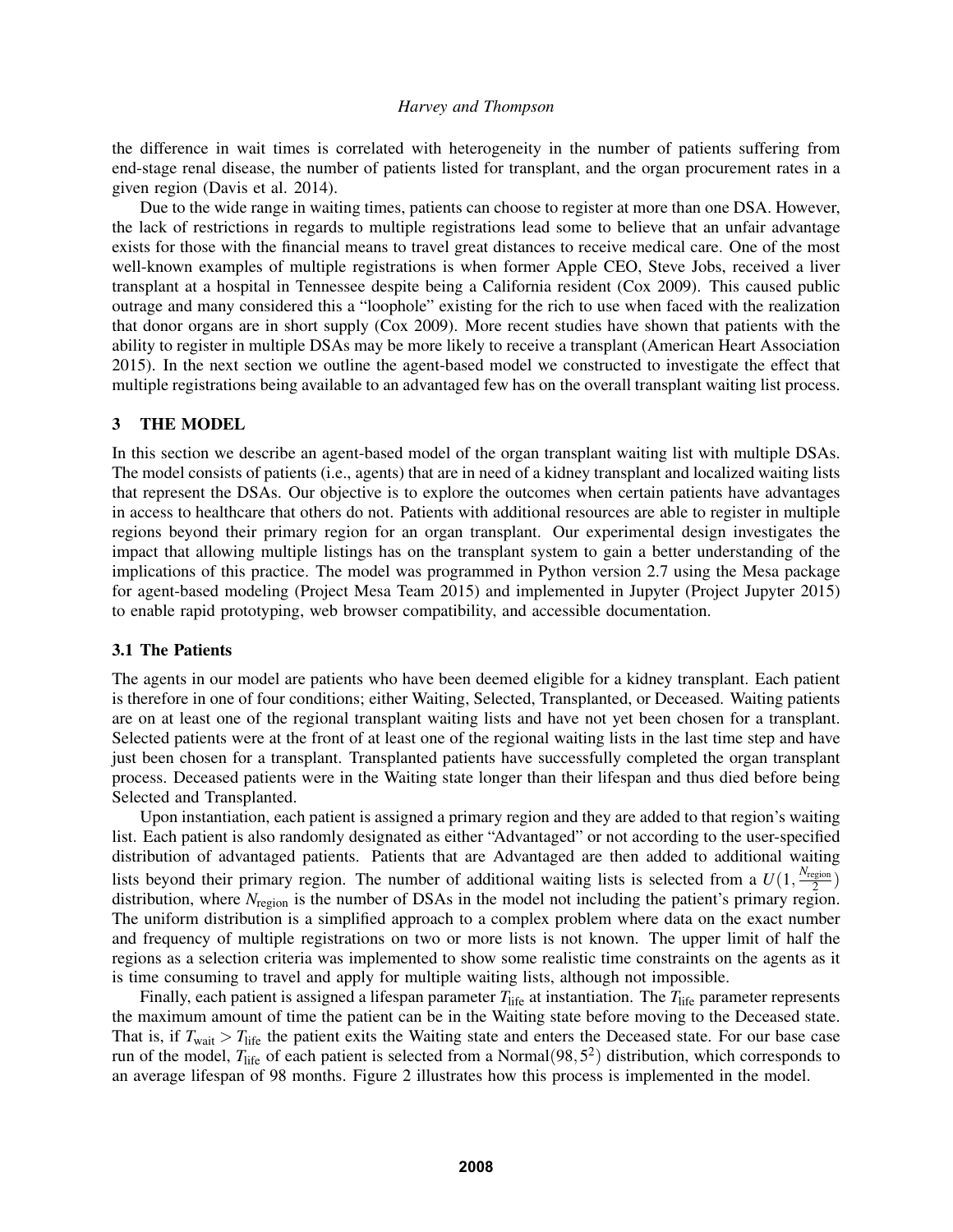



Figure 2: Overview of the states of a patient in the model.

Patients do not inherently have adaptive traits in the model. However, the model does have an option for the Smart Listing. When the model is in Smart Listing mode, the Advantaged patients compute the ratio of transplant arrival rate to queue length, and select the alternate regions with the highest ratio. If the model is not in Smart Listing mode, agents choose their secondary listing randomly from a uniform distribution of the remaining options outside of their primary listing location. In the real world, patients can look up statistical information on transplant rates in different DSAs and choose to register in additional areas with high transplant rates, the Smart Listing mode replicates this knowledge and awareness.

### 3.2 The Organ Transplant Waiting Lists

Each regional waiting list in our model is implemented as a first-in-first-out queue. However, as mentioned in the previous section, balking exists as patients waiting beyond their lifespan will be removed from the queue before receiving a transplant, and Advantaged patients will be removed from all queues they are in when they receive a transplant from one of their queues.

Upon initialization of the model, each waiting list is populated with a user-specified number of patients already in queue. This population distribution is based on data from the current UNOS waiting list. At each subsequent time step,  $N_i$  kidneys become available for transplant in the  $i<sup>th</sup>$  region according to a Poisson process. The first  $N_i$  patients on the waiting list are selected to receive a transplant and are thus removed from the *i*<sup>th</sup> queue. These patients transition to the Selected state. If the patient selected is Advantaged and listed in other queues, they are removed from those queues before the kidneys in those regions are allocated. The order in which each waiting list is selected is randomized at each time step. Additionally, new patients requiring a transplant arrive at each time step according to another independent Poisson process. The arriving patients are randomly allocated to a primary regional waiting list and Advantaged patients are randomly allocated to more than one list as described previously.

Figures 3a and 3b depict the waiting list structure and the advantage a patient may have by listing in multiple regions. Patient I is an Advantaged patient registered in both Regions 2 and 3. When the first two patients on all three lists receive a transplant, as shown in Figure 3b, Patient I is selected in Region 3 much sooner than if they had only queued in Region 2. However, Patient K missed out on this round of transplants because the Advantaged Patient I was able to list in two regions.

## 3.3 Model Scheduling and Process Overview

Time is modeled as discrete steps corresponding to approximately one month. Each replication is run for 120 time steps, which equates to roughly 10 years. The sequence of events executed at each time step is as follows. For each regional waiting list *i*, the number of organs available for transplant *N<sup>i</sup>* is generated from a Poisson process calibrated to the *i*<sup>th</sup> region. The order of the waiting list queues is then randomly shuffled to ensure each waiting list is equally likely to be selected first each time. Then, taking each waiting list in turn, the first *Ni*patients are marked as Selected and removed from the queue. If any of those patients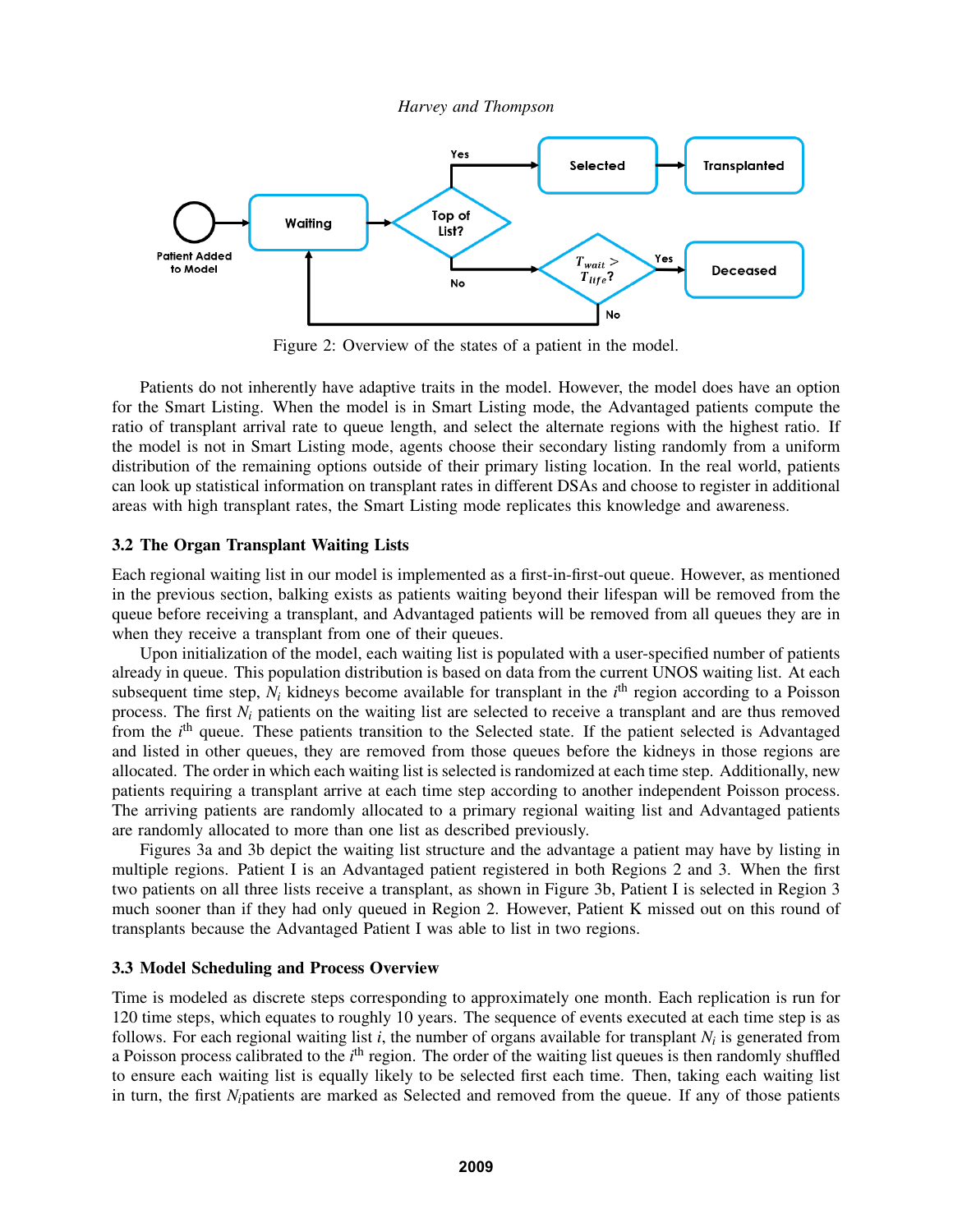

Figure 3: (a) The status of three regional queues at time  $t = 1$  with Patient I listed on both queues. (b) The status of the same queues at time  $t = 2$  when the first two patients in each queue have been selected for transplant.

are Advantaged, they are subsequently removed from whatever position they held in the other waiting lists before the organs for that waiting list are allocated.

Once the queues are updated, the patients are updated to reflect the advancement of time. Each of the patients that were not selected increment their waiting time  $T_{wait}$  by 1. If the patient is in the Selected stage, the patient transitions to the Transplanted stage. If a patient is still in the Waiting stage and they have been waiting for longer than their predetermined lifespan, the patient will move to the Deceased stage.

Finally, new patients are added to the model according to an independent Poisson process calibrated to each region. A portion of these patients will be Advantaged and therefore listed in multiple regions. The model terminates when there are no longer any patients in the Waiting state or if the number of time steps has exceeded 120. Python's Mesa module provides the *DataCollector* to track patient states in the model over time (Project Mesa Team 2015). Tracking these statistics allows for simple and quick visualizations of the process and model statistics. The user can specify which statistics are managed by the DataCollector at the start of each model run. The model also tracks the number of patients meeting the following criteria:

- Patients transplanted that were a primary listing in the queue
- Patients transplanted that were an alternate listing in the queue
- Patients with a primary listing in the queue that received a transplant elsewhere
- Patients with a primary listing that died before receiving a transplant
- Patients with a primary listing
- Patients listed as alternate

## 3.4 Calibration and Model Input

Our model follows several basic concepts and theories related to the real-world allocation of organs in the United States. The model directly incorporates different DSAs and allows a patient to join multiple listings in accordance with current policies and practices in the U.S.

The queues are represented at a fairly simple level of complexity, as we do not account for specific rules in the transplant system that give preference to certain individuals such as healthier adults or pediatric patients. The model also does not account for any sort of matching quality. In other words, the patients are homogeneous and all deemed equally matched with the organs that come available. Given the focus of our study was the relative advantage certain patients gain from multiple listings, matching metrics were not crucial to the model design. We do allow for the inherent heterogeneity between regions in the model. For example, each queue has its own arrival rate of organs for transplant and they are calibrated to reflect the arrival rate of new patients to a given regional waiting list. This functionality enables us to explore areas corresponding to specific DSAs.

The model takes in multiple input parameters, most of which are optional. The number of regions, number of initial patients, and number of additional patients to be added each year are the main parameters that need to be defined. The transplant rates for each center can also be customized by the user, as can the arrival rates of new patients to each queue. The Advantage probability specifies the percentage of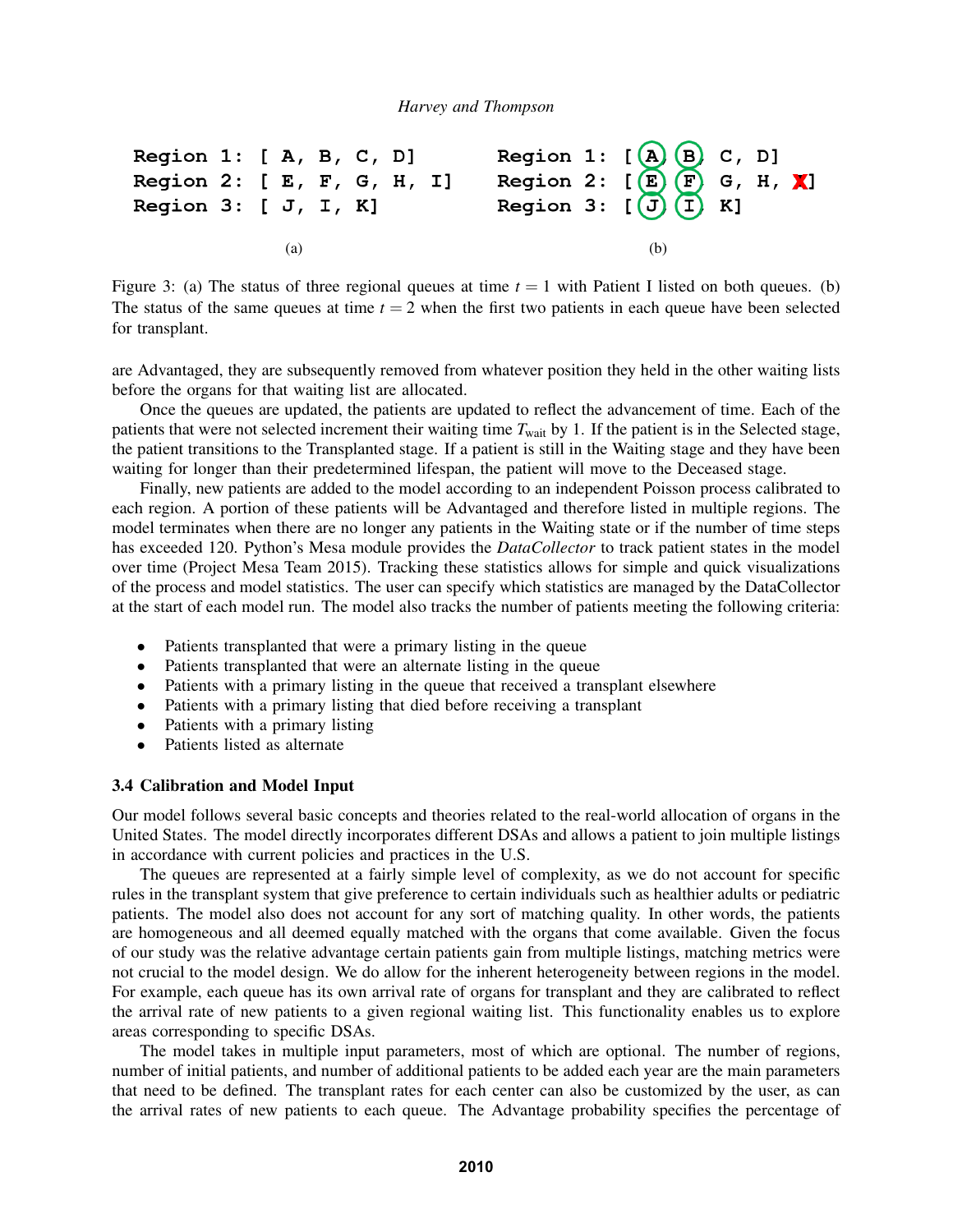patients that have an advantage and may be listed at multiple centers. The average lifespan can also be customized before each run, and the user has access to flags that control output and whether the model is run in Smart listing mode. For our experiments, the variables and initial parameters were taken from the OPTN Website (Organ Procurement and Transplantation Network 2015) and are based on aggregate information pertaining to the following DSAs:

- Region 1: CAOP-OP1 OneLegacy
- Region 2: ILIP-OP1 Gift of Hope
- Region 3: INOP-OP1 Indiana Donor Network
- Region 4: MNOP-OP1 LifeSource Upper Midwest OPO

Each of these regions has specific information pulled from the online UNOS database (Organ Procurement and Transplantation Network 2015). The data is representative of kidney transplants in the year 2014.

| Parameter           | Value                         | Description and Motivation                |
|---------------------|-------------------------------|-------------------------------------------|
| regions             | $\overline{4}$                | The number of separate DSAs               |
| initial_patients    | 16,000                        | The initial number of patients waiting at |
|                     |                               | time $t = 0$                              |
| additional_patients | Poisson $(230)$               | Average monthly arrivals of new patients  |
|                     |                               | needing transplant                        |
| queue_probabilities | [0.50, 0.20, 0.10, 0.20]      | The portion of new patients allocated to  |
|                     |                               | each primary DSA, where each element      |
|                     |                               | represents a different region             |
| transplant_rates    | Poisson( $[50, 31, 16, 21]$ ) | Average monthly transplants $N_i$ in each |
|                     |                               | DSA where <i>i</i> represents the DSA     |
| advantage_prob      | $\in [0,1]$                   | Advantaged portion of the population      |
| output              | True                          | Write output statistics to a file or not  |
| average_lifespan    | Normal $(98, 5^2)$            | Corresponds to an average lifespan of     |
|                     |                               | just over 8 years                         |
| smart_listing       | True                          | Determines whether the patient will in-   |
|                     |                               | telligently determine where to make their |
|                     |                               | alternate listings                        |

|  |  | Table 1: Initial input parameters in the model. |  |  |
|--|--|-------------------------------------------------|--|--|
|  |  |                                                 |  |  |

General statistics used to compute regional input data are shown in Table 2. The number of arrivals for each region was determined by taking the historical total number of arrivals and subtracting waiting list removals for all reasons besides deceased donor transplantation and death.

Table 2: Annual Donor Service Areas transplant data from the UNOS database 2014.

| Region                       |       |       |       |       |
|------------------------------|-------|-------|-------|-------|
| Deceased donor transplant    | 610   | 370   | 188   | 230   |
| New patient arrivals         | 2,164 | 1,354 | 568   | 1,057 |
| Transplant-eligible arrivals | 1,396 | 568   | 273   | 567   |
| Total patients               | 7,420 | 4,427 | 1,255 | 2,726 |
| Transplants per patient      | 0.082 | 0.084 | 0.150 | 0.084 |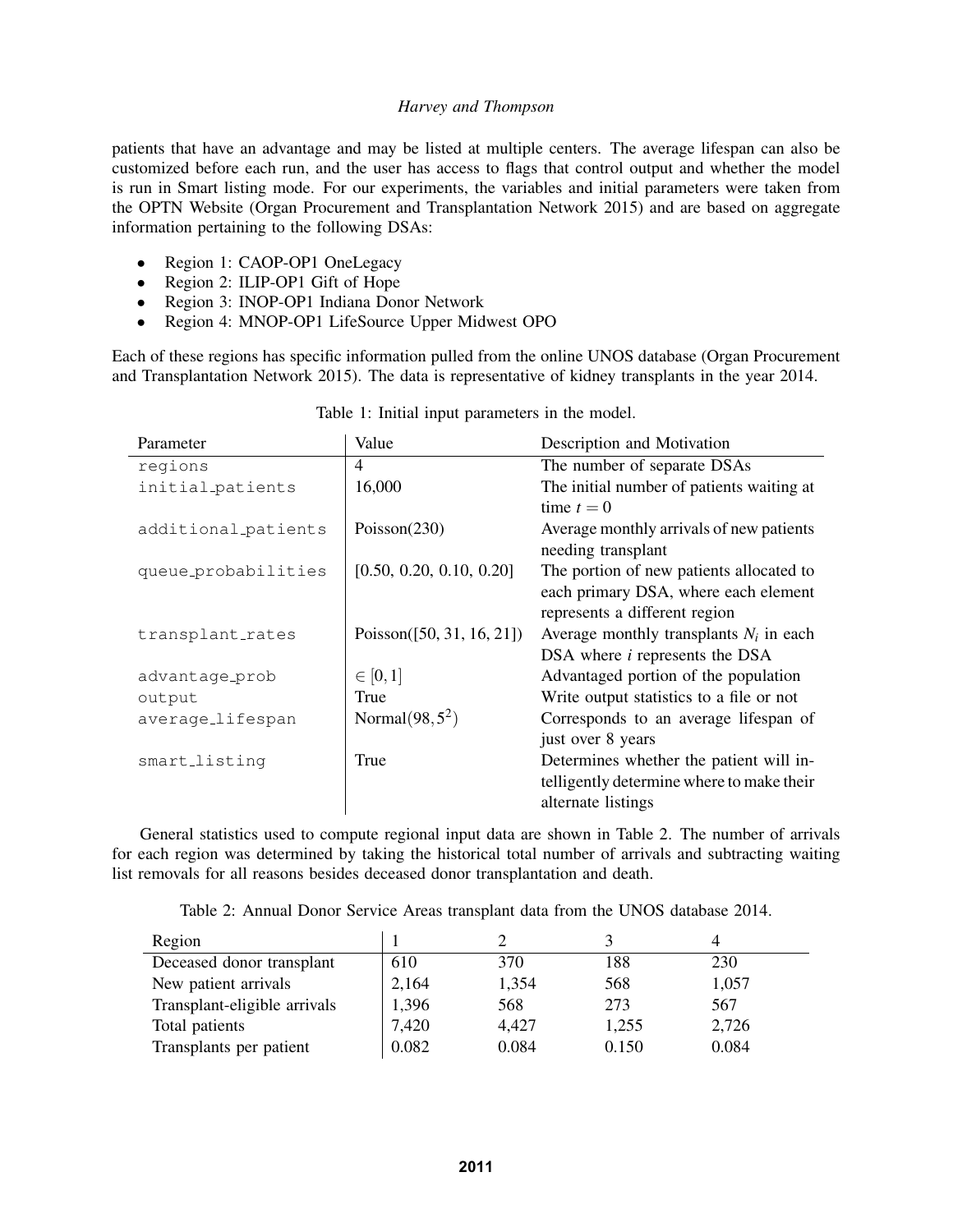Input data is also used to generate the waiting times for the initial patients on the waiting list. At the start of the model many patients, realistically will have already been waiting for some time. The values displayed in Table 3 show the probabilities that are used to assign waiting times to these initial patients.

Table 3: Number of patients currently on the waiting list by time spent waiting for a transplant.

| <b>Months</b>                                                     |  |  |  | $(0,1)$ $(1,3)$ $(3,6)$ $(6,12)$ $(12,24)$ $(24, 36)$ $(36, 60)$ $(60, 1)$ |
|-------------------------------------------------------------------|--|--|--|----------------------------------------------------------------------------|
| Candidates   3,912 7,815 9,897 17,037 27,153 20,471 23,217 18,405 |  |  |  |                                                                            |
| % Candidates 3.1% 6.1% 7.7% 13.3% 21.2% 16.0% 18.2% 14.4%         |  |  |  |                                                                            |

#### 3.5 Experiment Configuration

We designed our experiment to study the effects on the transplant waiting list system as a whole when a certain portion of the population is Advantaged and thus able to register to be considered in multiple DSAs. All input parameters were held constant at the values shown in Table 1. We employed the batch run feature of Mesa to analyze the effect of different values of the advantage probability parameter on the transplant waiting lists.

Our intention was to explore the impact that Advantaged patients have on the overall transplant system and to analyze whether these patients gain an unfair advantage. The standard queuing measures of waiting times and the number waiting in queue are collected, along with the number of patients transitioning to the Deceased state. To create a fairness metric we collected the percentage of transplants performed on Advantaged patients and compared that to the percentage of the total population represented by Advantaged patients. We also collected the percentage of Deceased Advantaged patients less the percentage of Advantaged patients in the population. If the system is perfectly fair, we expect these differences to be zero. Conversely, if the Advantaged patients receive a disproportionate number of transplants the first metric will be positive. And if the Advantaged patients disproportionately avoid transitioning to the Deceased state, the second difference will be negative.





Figure 4: Number of transplants performed at either the primary or alternate listing.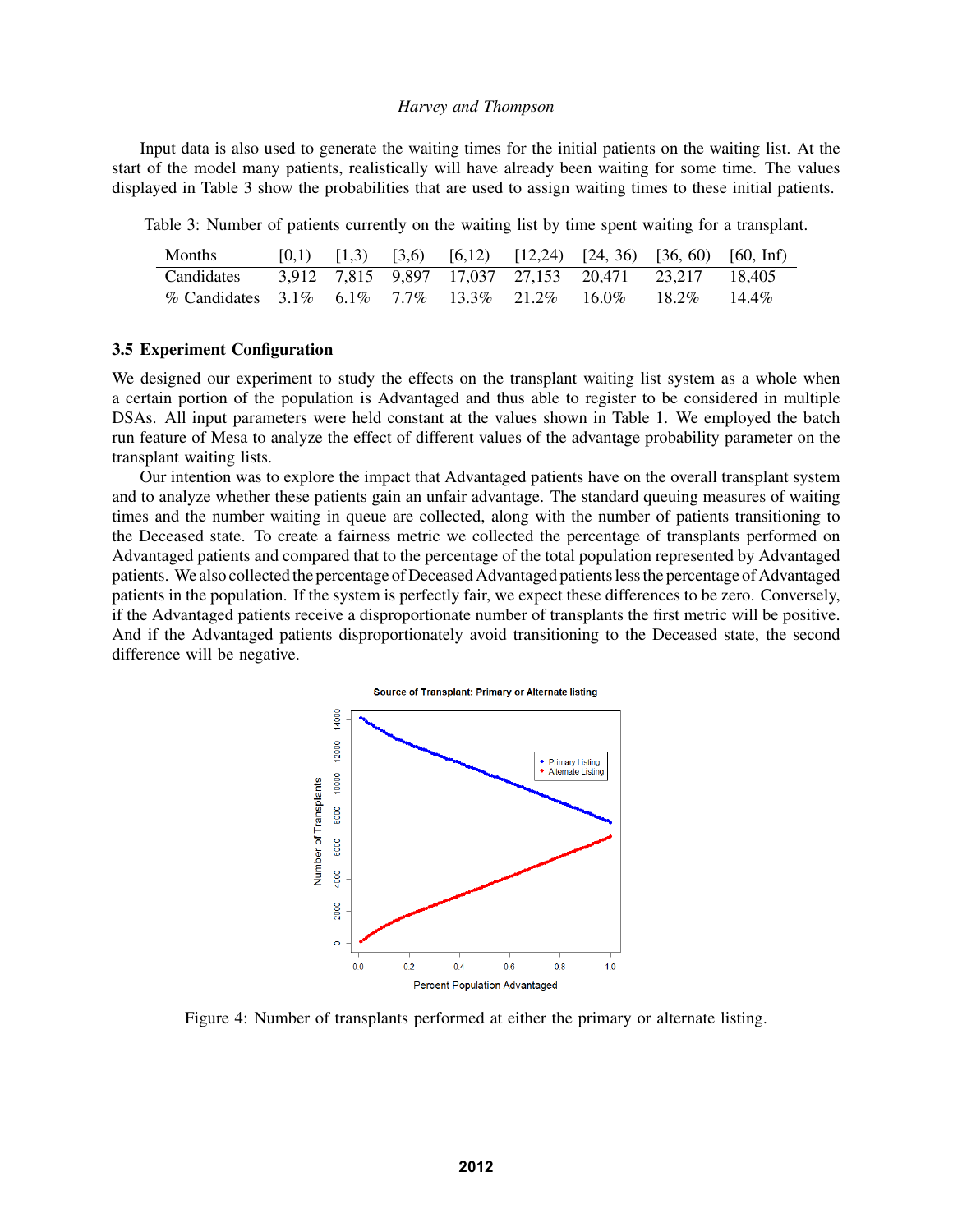

Figure 5: (a) Total number of patients in the waiting state as the Advantaged percentage increases. (b) The average wait time as the Advantaged percentage increases.

## 4 RESULTS

As mentioned in the previous section, our objective was to analyze the impact that Advantaged patients have on the overall transplant system. We ran 30 replications of the simulation in Smart listing mode for each of 100 different values of the advantage prob parameter, allowing it to range from 0.1 to 1.0 in increments of 0.01. We then measured the total number of primary transplant listings and alternate transplant listings, which taken together describe the size of the national waiting list. The number of primary listing transplants and the number of alternate listing transplants were also recorded to give the total number of transplants and where they were acquired. We also tracked the number of Advantaged patients receiving a transplant for comparison with the total number of transplants. The average waiting time on the transplant list was recorded for each of the regional waiting lists, along with the number of patients transitioning to the Deceased state in each region.

Figure 4 shows the number of primary and alternate listing transplants performed with the proportion of Advantaged patients ranging from 0.1 to 1.0 in increments of 0.01. The total number of transplants remained consistent across all probabilities of Advantaged patients, averaging 14,278 over 120 months. As expected, the number of transplants being acquired from alternate listings increases as the percentage of the population becomes more and more Advantaged. However, even when the entire population is Advantaged only 47% of transplants are received from an alternate listing.

To analyze the system level impact that Advantaged patients have on the transplant waiting list, we investigated the total number of patients in the Waiting state as the percentage of Advantaged patients increased. Figure 5a shows the average number of patients waiting plotted against the percentage of the population that is Advantaged. Note that as Advantaged patients began to occupy multiple waiting lists simultaneously, the total number of patients waiting increased by roughly 200.

In keeping with a longer queue, the average time spent waiting for an organ also increased as shown in Figure 5b from roughly 71 months to just over 72 months. Note also that this transition to longer wait times and a longer queue happens when only a small percentage of the population is Advantaged. Once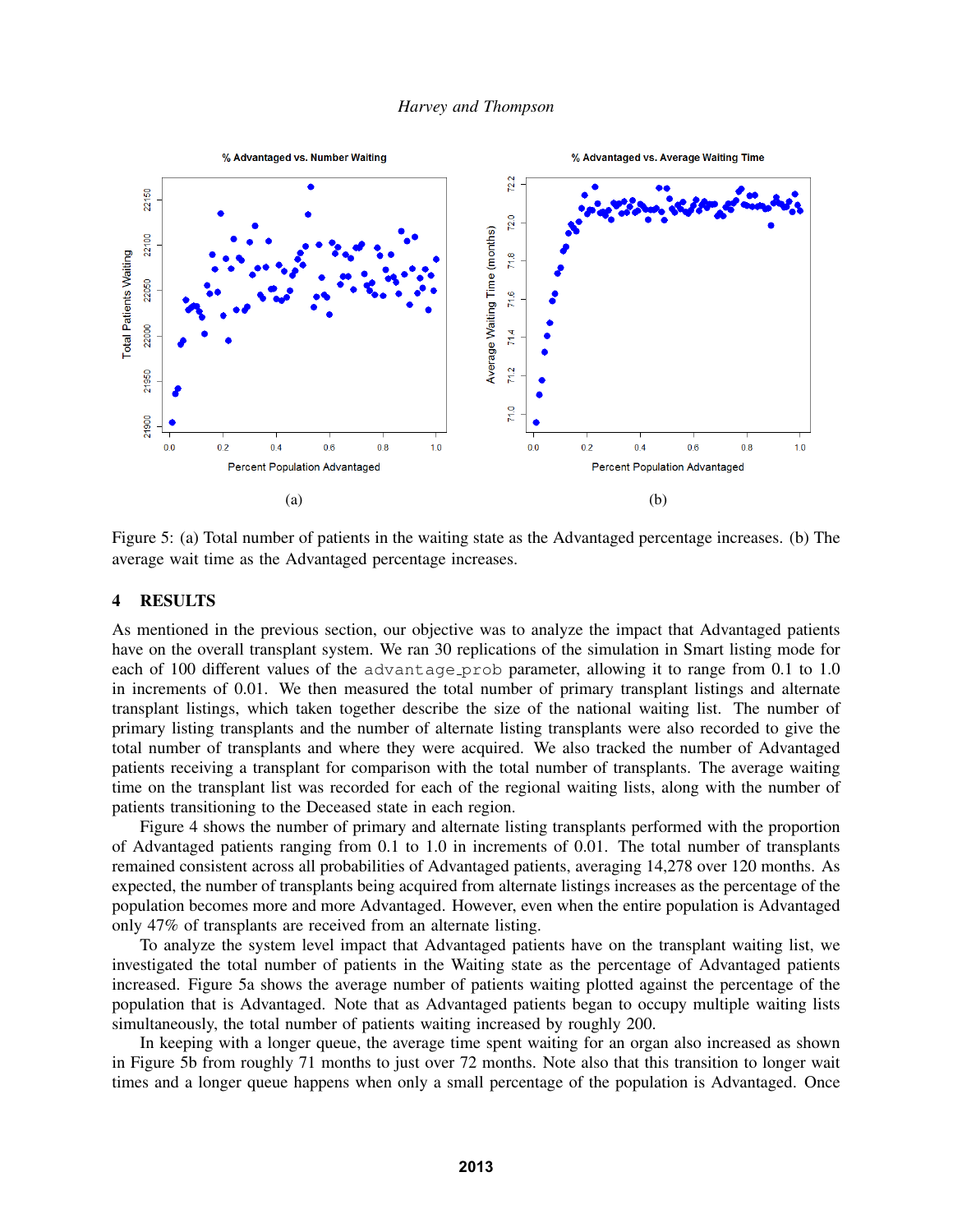20% or more of the population is Advantaged there is a diminishing impact and the queue length and wait times tend to level off.



% Advantaged vs. Number Deceased

Figure 6: The number of patients transitioning to Deceased as Advantaged population increases.

The seemingly negative result of a longer national waiting list and longer average waiting time is accompanied by the counter-intuitive outcome of fewer Deceased patients overall. Fewer patients dying early on while waiting for a transplant result in a higher survival rate and therefore more people waiting for a transplant. Since the death rate is lower, the surviving patients waiting for a transplant is much higher, increasing the waiting list time. Figure 6 shows the average number of patients who transitioned to the Deceased state plotted against the percentage of the population that is Advantaged. Note again the majority of the impact occurs when only a small percentage of the population is Advantaged. With more than 20% of the population being Advantaged, the number of Deceased patients levels off.

The reason for using an agent-based approach for this model was to analyze not only the system level impact, but also the local level impact of having Advantaged patients present in the model. In light of the result that fewer deaths occur once some portion of the population are Advantaged, we analyzed the same metrics in the individual regions. Figure 7a shows how the average wait time for patients is not realized uniformly over all four regions. Instead, the majority of the increase in wait time comes from Regions 2 and 3, while Regions 1 and 4 showed slight decreases. This suggests that Regions 2 and 3 had favorable queue lengths and transplant rates that attracted the Advantaged patients to choose them as an alternate listing. Figure 7b shows that a similar pattern holds for the number of Deceased patients. As more Advantaged patients are attracted to Regions 2 and 3 the increased wait time means that more patients exceed their lifespan in those queues and die before receiving a transplant. Referring back to the statistics for DSAs these regions are calibrated to represent, these two areas had the absolute highest rate of donated organs per new patient arrivals. Since these two regions have such high donor rates, there is significant advantage to be gained from choosing them as an alternate listing.

Our final results examine the fairness of allowing Advantaged patients to list in multiple DSAs. One method for assessing fairness is to test whether Advantaged patients are disproportionately represented among those receiving transplants and those avoiding death. That is, if Advantaged patients constitute 20% of the population they should receive at most 20% of the transplants and make up 20% of the total deaths. In a fair system, the difference between the Advantaged patient transplant rate and the percentage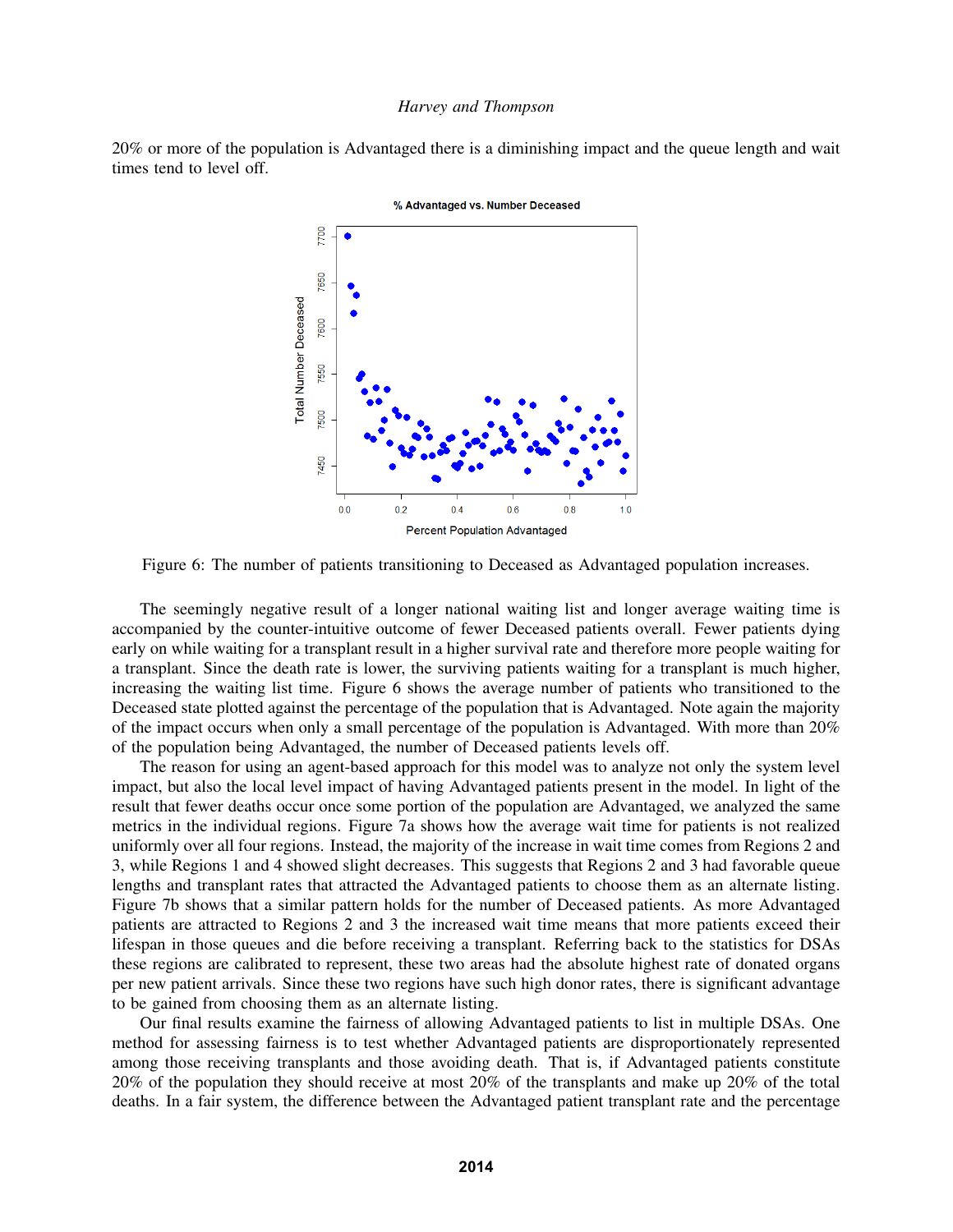

Figure 7: (a) Wait time by region as Advantage population increases. (b) Death rate by region as Advantage population increases.

of Advantaged patients in the population should be zero. Similarly, the difference between the percentage of Advantaged patient deaths and the percentage of Advantaged patients in the population should also be zero. Figure 8a plots the difference for the Advantaged patient transplant rate and Figure 8b plots the difference for the Advantaged patient death rate. When the Advantaged population is less than roughly 30% of the total population, the Advantaged patients receive a disproportionate number of the available organs. Additionally, the Advantaged population always represents disproportionately fewer deaths, the most pronounced occurring when they make up less than 30% of the total population.

# 5 CONCLUSIONS

Our model of the national transplant list concurs with the allocation policies in effect in the United States allowing multiple transplant registrations outside a patient's primary region. Our results agree with earlier research that assert the policy of multiple registrations does not adversely affect the transplant list at the national level. Indeed, our results show only a slight increase in wait times and queue length, while simultaneously showing a decrease in the overall death rate of transplant patients.

Upon closer inspection, by allowing advantaged patients to register with multiple Donor Service Areas, there are disadvantages for patients at the local regional level. As shown in Figure 7b, when a small portion of the population is considered to be advantaged, patients with a primary listing in the smaller regions tend to have higher death rates compared to other regions. So although the national death rates are lowered overall, waiting lists with better donor programs attract the advantaged population and the locals in these areas are potentially harmed more than the national average reveals. The outcomes of our model suggest that the multiple listing policy should be studied more closely and on a regional level rather than on the national level. We contend that a model such as ours can be used to investigate whether certain policies unfairly disadvantage smaller communities that may become target areas for a domestic form of transplant tourism.

We employed the agent-based modeling paradigm when designing our model to enable incremental additions to the simulation and analysis it performs. As part of our future research we intend to make the population of patients considerably more heterogeneous to determine if additional disparities exist between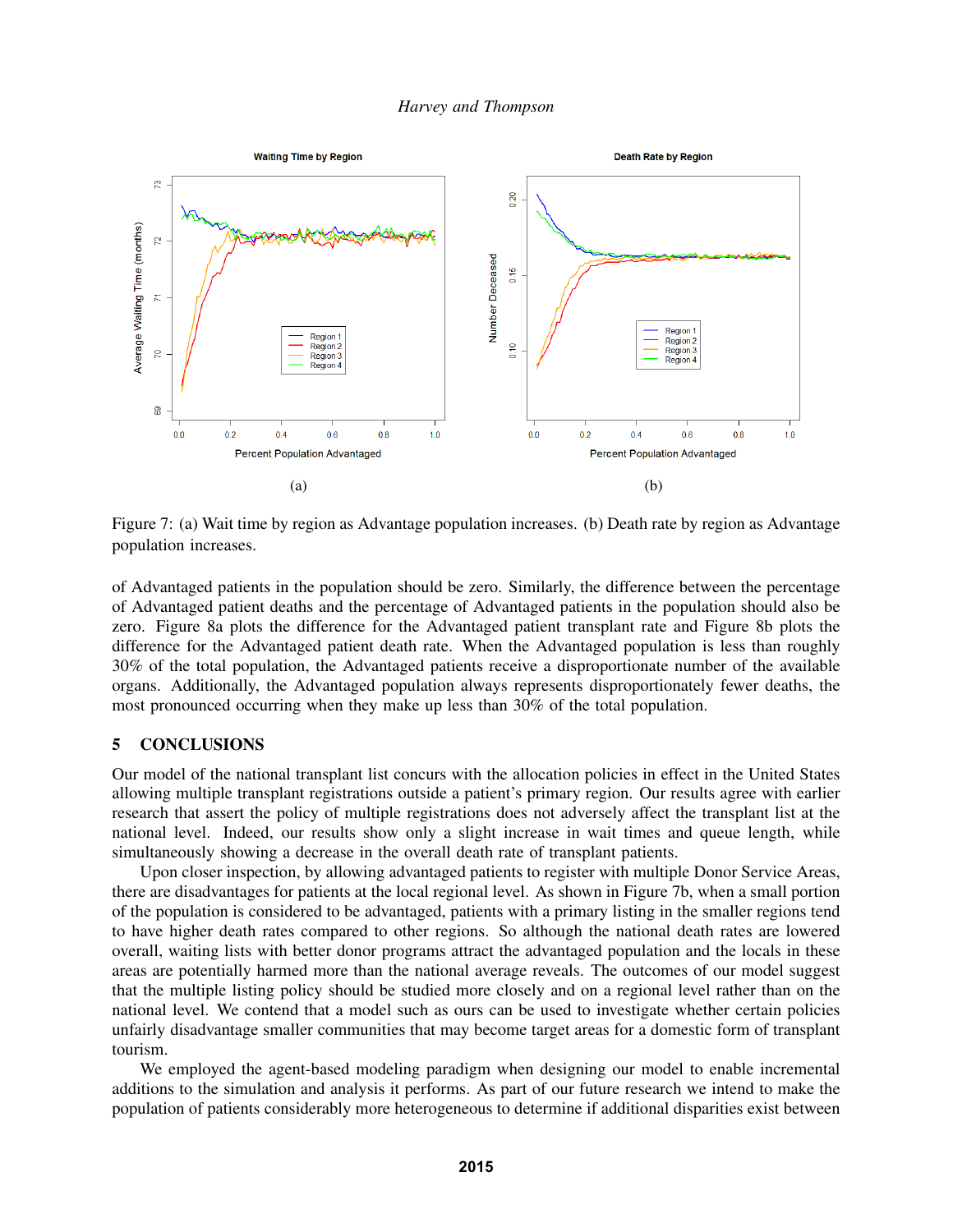

Figure 8: (a) The relative fairness in receipt of transplants. (b) The relative fairness in death rates.

aggregate measures and more specific ones. Similar upgrades will be added to better define what it means to be "advantaged," and more advanced decision-making algorithms can be added to the patients' behavior. We also intend to expand the number of regions to analyze whether the phenomena observed here scale accordingly when all 58 DSAs are considered. Given the results of our analysis, we contend that increased scrutiny at all levels of the transplant process are needed to accurately determine the true impact of certain policy decisions.

# ACKNOWLEDGEMENTS

The authors' affiliation with The MITRE Corporation is provided for identification purposes only, and is not intended to convey or imply MITRE's concurrence with, or support for, the positions, opinions or viewpoints expressed by the authors.

# **REFERENCES**

American Heart Association 2015. "Wealthiest Not Sickest Patients May Have Edge in Organ Transplants".

- Boxma, O. J., I. David, D. Perry, and W. Stadje. 2011. "A New Look at Organ Transplantation Models and Double Matching Queues". *Probability in the Engineering and Informational Sciences* 25 (02): 135–155.
- Cox, Lauren 2009. "Steve Jobs' Reported Liver Transplant Stirs Debate". http://abcnews.go.com/Health/ Economy/story?id=7902416 accessed 2015-10-04.
- Davis, A., and J. Friedewald. 2013. "Characteristics of a Simulation Model of the National Kidney Transplantation System". In *Proceedings of the 2012 Winter Simulation Conference*, 2320–2329. Piscataway, New Jersey: Institute of Electrical and Electronics Engineers, Inc.
- Davis, A. E., S. Mehrotra, L. M. McElroy, J. J. Friedewald, A. I. Skaro, B. Lapin, R. Kang, J. L. Holl, M. M. Abecassis, and D. P. Ladner. 2014. "The Extent and Predictors of Waiting Time Geographic Disparity in Kidney Transplantation in the United States". *Transplantation* 97 (10): 1049–1057.
- Friedewald, J. J., C. J. Samana, B. L. Kasiske, A. K. Israni, D. Stewart, W. Cherikh, and R. N. Formica. 2013. "The Kidney Allocation System". *Surgical Clinics of North America* 93 (6): 1395–1406.